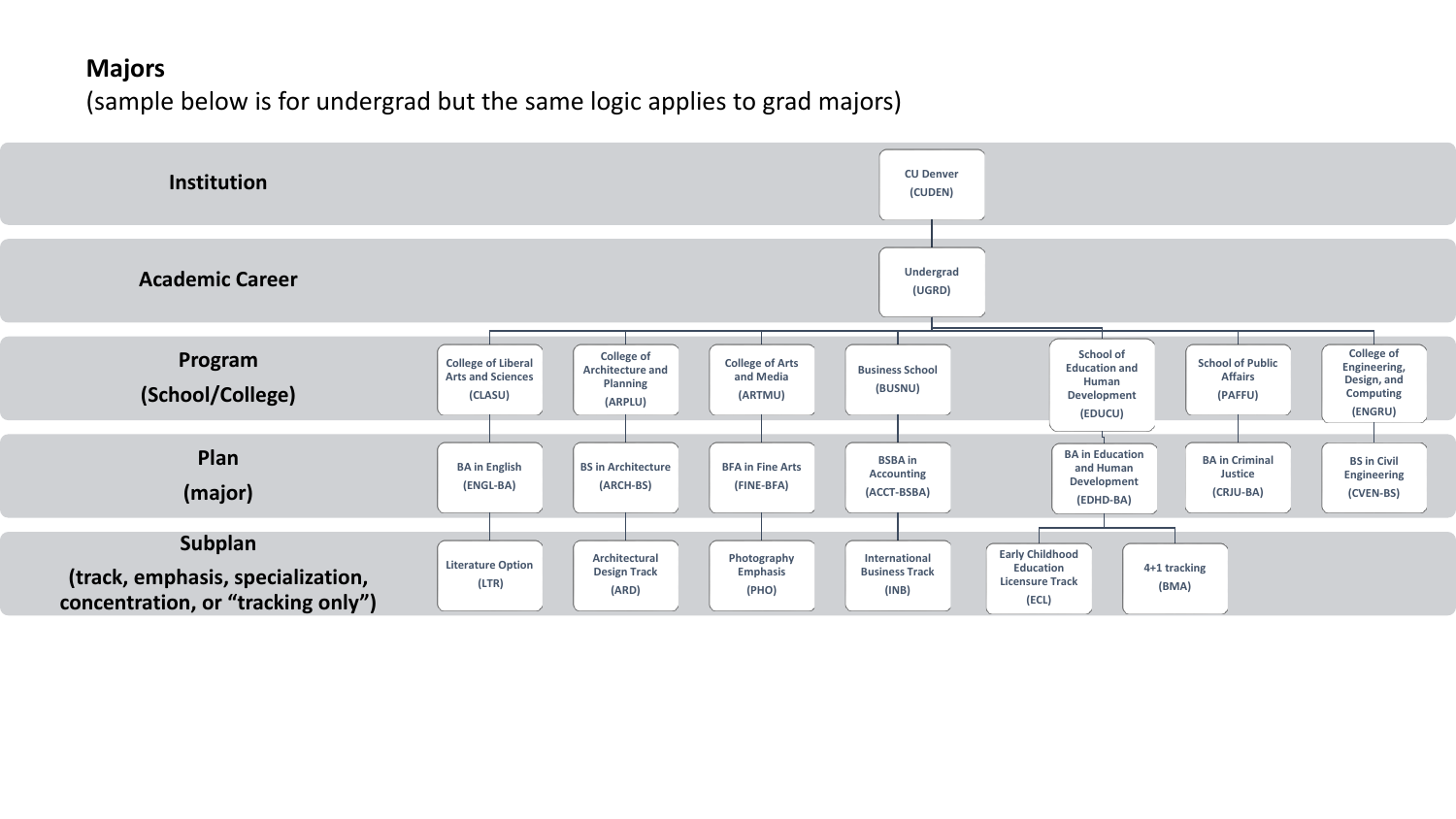## **Undergrad Minors**

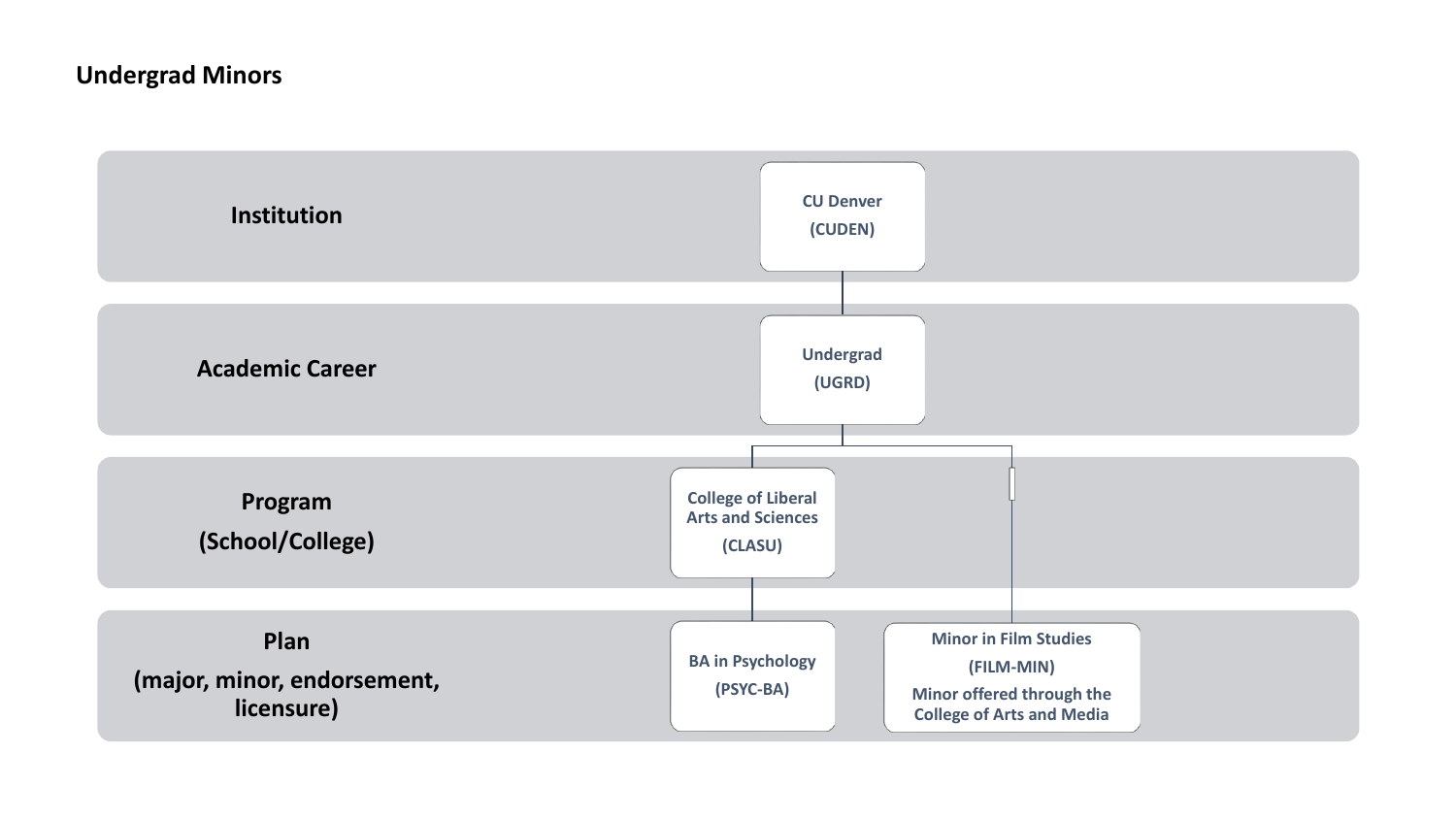## **Licensures and Endorsements**

– to be eligible for title IV funds, must be pursued along with a major and coursework must also apply to the major. (sample below is for undergrad but the same logic applies to grad majors)